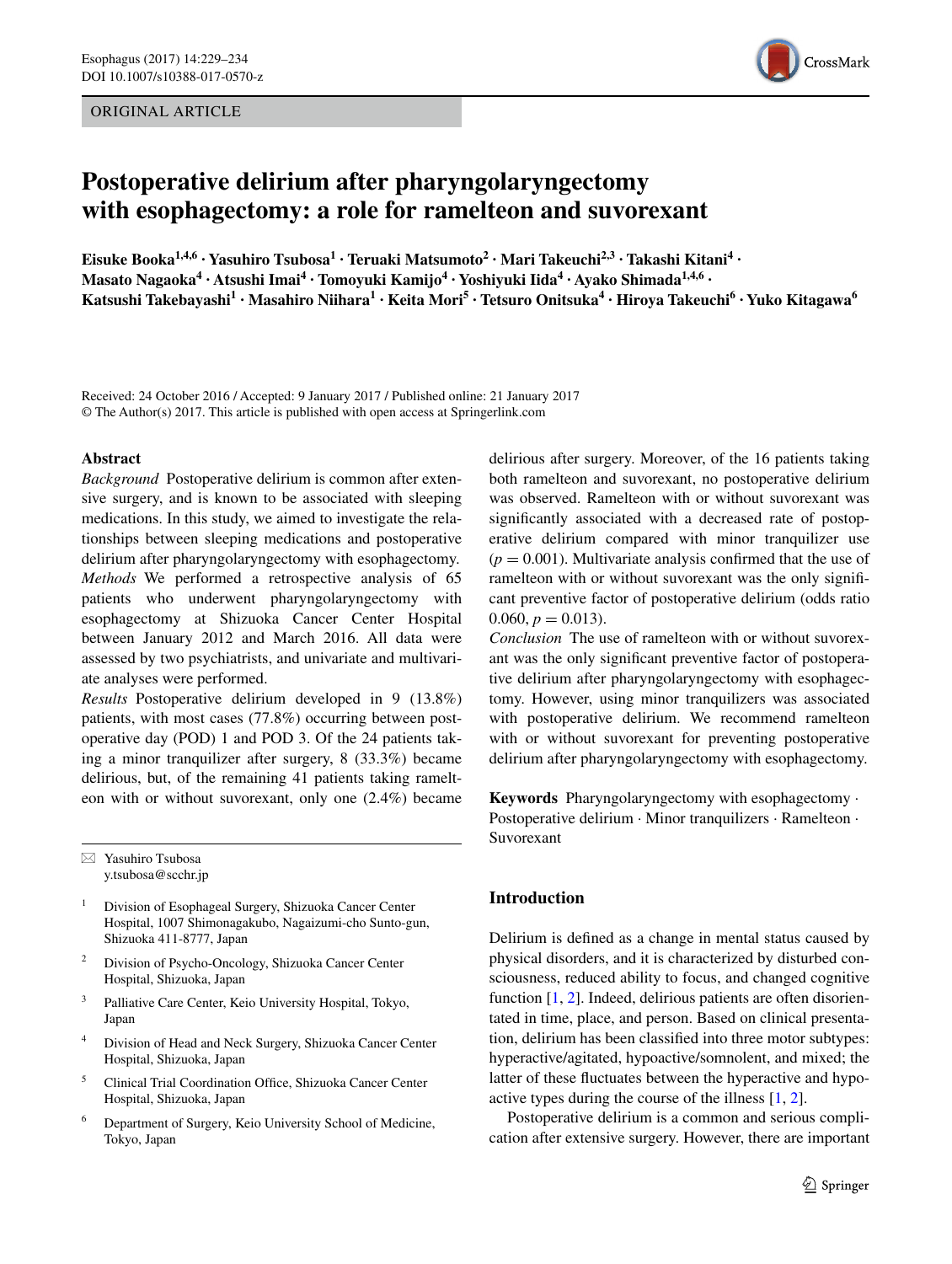pre-, peri-, and postoperative factors associated with the risk of its development [\[1](#page-5-0)]. We previously reported the incidence and risk factors for postoperative delirium after major surgery for head and neck cancer [\[1](#page-5-0)]. In that study, we concluded that most cases of postoperative delirium occurred between postoperative day (POD) 1 and POD 3. An associated multivariate analysis revealed that being older than 70 years was a signifcant risk factor for postoperative delirium [\[1](#page-5-0)].

Pharyngolaryngectomy with esophagectomy has been shown to be a highly invasive surgery, following which patients cannot speak because of the removal of the larynx [\[1](#page-5-0), [3](#page-5-2), [4](#page-5-3)]. We considered that the patients were at particularly high risk of developing postoperative delirium after this surgery because of their inability to express feelings verbally [\[1](#page-5-0)]. Moreover, patients often complain of insomnia after such extensive surgery, and sleeping medications are frequently needed [[5\]](#page-5-4). Of the therapeutic options, it has been reported that minor tranquilizers promote the development of postoperative delirium. By contrast, ramelteon, which is an agonist of melatonin approved for the treatment of insomnia characterized by diffculty at sleep onset by the US Food and Drug Administration, has been associated with reduced rates of postoperative delirium [\[5](#page-5-4), [6](#page-5-5)]. Suvorexant, which is a dual orexin receptor antagonist that was approved in late 2014 in the US and Japan for the treatment of insomnia characterized by diffculty achieving and/or maintaining sleep, could also have similar benefcial associations with postoperative delirium, but this has not been studied to date [[7\]](#page-5-6).

We hypothesized that combination therapy with ramelteon and suvorexant could prevent postoperative delirium after pharyngolaryngectomy with esophagectomy. In this study, we, therefore, aimed to investigate the relationships between sleeping medications and postoperative delirium after pharyngolaryngectomy with esophagectomy.

# **Patients and methods**

# **Patients**

We retrospectively analyzed the records of 65 patients who underwent pharyngolaryngectomy with esophagectomy at Shizuoka Cancer Center Hospital, Shizuoka, Japan. All patients undergoing the procedure between January 2012 and March 2016 were included. The study was conducted with the approval of the Ethics Committee of Shizuoka Cancer Center Hospital.

## **Surgical procedure**

on tumor location. Free jejunal transfer with microvascular anastomosis was performed to repair the cervical defect between the hypopharynx and the oral side of the remnant esophagus by plastic and reconstructive surgeons in all cases [[3\]](#page-5-2). Two anastomoses were required: pharyngojejunal and jejunal-esophageal.

#### *Postoperative management*

All patients were managed in the intensive care unit immediately after surgery, and received mechanical ventilation under propofol anaesthesia. All patients were extubated on POD 1 and then admitted to the general surgical ward. For postoperative analgesia, fentanyl was provided through an intravenous catheter and ropivacaine hydrochloride hydrate was provided through an epidural catheter. Enteral nutrition was initiated on POD 1 via a feeding tube in all cases. All patients received sleeping medications via a feeding tube from POD 1 to discharge to postoperatively treat insomnia. Because delirium developed 1 week postoperatively in our previous study, sleeping medications were administered throughout the duration of the hospital stay in this study [\[1](#page-5-0)]. Sleeping medications consisted of minor tranquilizers (mainly zolpidem), ramelteon (8 mg), and suvorexant (20 mg). Patients received minor tranquilizers between January 2012 and October 2013, ramelteon only between November 2013 and February 2015, and ramelteon with suvorexant between March 2015 and March 2016. When we changed the sleeping medications from minor tranquilizers to ramelteon, some patients suffered from insomnia, so we added suvorexant to ramelteon. If patients complained of insomnia even after taking sleeping medications, tetracyclic antidepressants were added via a feeding tube and intravenous infusion of a tranquilizer, such as haloperidol, was not administered.

# *Data collection methods*

A retrospective chart review was used to collect data. Preoperative data included age, gender, body mass index, medical illness history, psychiatric illness history, smoking history (>10 cigarettes daily for  $\geq$ 2 years), alcohol consumption (estimated weekly ethanol intake of  $>200$  mL), Eastern Cooperative Oncology Group (ECOG) performance status, and American Society of Anesthesiologists physical status. Perioperative data included tumor location, operation duration, blood loss, urinary output, amount of blood transfused, infusion volume, and maximum body temperature after surgery. Postoperative data included the types of sleeping medications used.

Delirium was diagnosed according to the criteria in the ffth edition of the Diagnostic and Statistical Manual of Mental Disorders, published by the American Psychiatric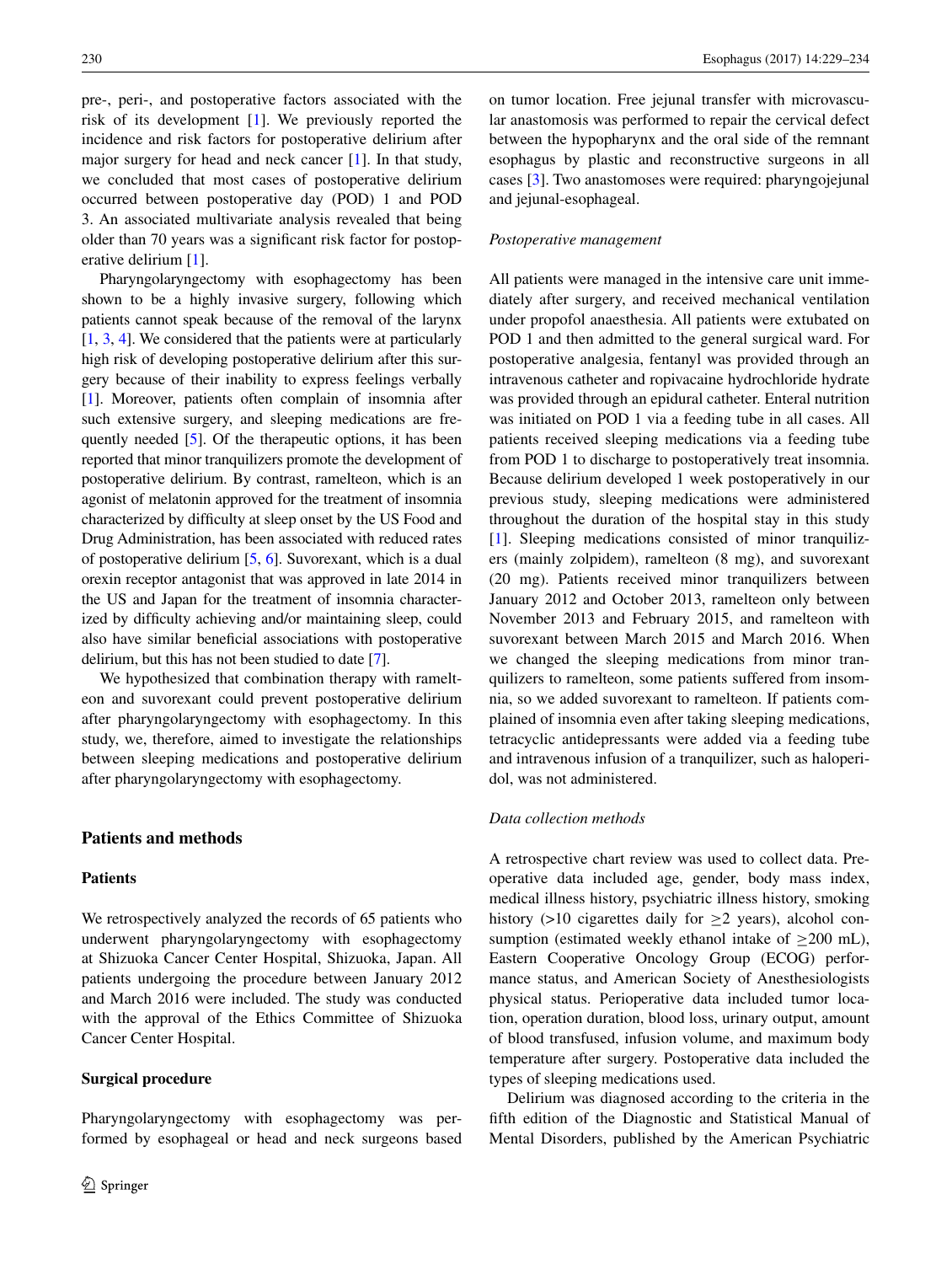Association [\[8](#page-5-7)]. All patients' charts, which had been logged by surgeons, psychiatrists, and nurses, were systematically reviewed by two psychiatrists (T. M. and M. T.). The methods used were the same as in our previous study [\[1](#page-5-0)]. Data were collected from the day of admission to POD 14. We included hyperactive delirium and mixed type delirium, both of which were important during the postoperative management; however, hypoactive delirium was not so important during the postoperative management and was excluded.

# *Statistical analysis*

The statistical analysis was performed using IBM SPSS, Version 23.0 (IBM Corp., Armonk, NY, USA). Demographic and surgical data (pre-, peri-, and postoperative) were compared between patients with and without delirium. Categorical data were analyzed using Fisher's exact test or the  $\chi^2$  test, as appropriate. Quantitative data were analyzed using Mann–Whitney's *U* test.

A *p* value of <0.05 was considered statistically signifcant for all analyses, and variables that achieved signifcance in the univariate analysis were entered into the multivariate analysis for estimation of the preventive factor of postoperative delirium. We then used multiple logistic regression analysis to adjust for multiple preventive factors and interactions, and estimated the goodness-of-ft using Hosmer–Lemeshow's test.

## **Results**

# **Patient characteristics**

The 65 study participants comprised 56 men and 9 women, and the median age was 66.0 (range 47–88) years. The demographic and perioperative data are shown for all patients in Tables [1](#page-3-0) and [2](#page-4-0). The most common tumor location was the hypopharynx (86.2%).

## **Occurrence of postoperative delirium**

Among the 65 patients included in the study, postoperative delirium was diagnosed in 9 (13.8%), and although all of these cases were observed between POD 1 and POD 5, most (77.8%) were observed between POD 1 and POD 3 (Fig. [1](#page-4-1)). Of the 24 patients taking minor tranquilizers after surgery, 8 (33.3%) developed postoperative delirium. By contrast, of the other 41 patients taking ramelteon with or without suvorexant, only 1 (2.4%) developed postoperative delirium after surgery; moreover, of the 16 patients taking both ramelteon and suvorexant, no cases of postoperative delirium occurred. Therapy with ramelteon with or without

suvorexant was associated with a significantly decreased frequency in postoperative delirium compared with minor tranquilizer use  $(p = 0.001)$ . Although no postoperative delirium occurred when suvorexant was administered with ramelteon, there was no signifcant additive effect of adding suvorexant to ramelteon to prevent postoperative delirium  $(p = 0.418)$ . However, ramelteon only was not sufficient for insomnia, and suvorexant made up for the deficiency.

# **Univariate and multivariate analyses of preventive factors for postoperative delirium**

Univariate analyses revealed that the ECOG performance status and the use of ramelteon with or without suvorexant were the preventive factors of postoperative delirium after pharyngolaryngectomy with esophagectomy. Using these as preventive factors, the subsequent multivariate logistic regression analysis showed that the use of ramelteon with or without suvorexant remained the only signifcant preventive factor of postoperative delirium (odds ratio 0.060) (Table [3](#page-4-2)). The goodness-of-ft of this model was good from the result of Hosmer–Lemeshow's test  $(p = 0.914)$ . The use of minor tranquilizers was associated with the development of postoperative delirium.

## **Discussion**

In a previous study by our group, postoperative delirium developed in 50 of 293 patients (17.1%) after surgery for head and neck cancer, and we did not consider the impact of sleeping medication on the development of postoperative delirium [\[1](#page-5-0)]. However, other research has shown that the use of minor tranquilizers was associated with the development of postoperative delirium and that ramelteon might prevent postoperative delirium [\[5](#page-5-4), [6](#page-5-5)]. In this study, we, therefore, investigated the association of sleeping medications with the development of postoperative delirium.

We showed that eight of the 24 patients (33.3%) taking minor tranquilizers after surgery developed postoperative delirium, but that only one of the 41 patients (2.4%) taking ramelteon with or without suvorexant developed postoperative delirium. In addition, there were no cases of postoperative delirium among the 16 patients taking both ramelteon and suvorexant. These results indicate three possibilities. First, that the use of minor tranquilizers caused the development of postoperative delirium. Second, that ramelteon, suvorexant, or combination therapy with both drugs decreased the development of postoperative delirium. Third, that both the frst and second conclusions are correct. All patients were administered sleeping medications postoperatively and there was a lack of control group receiving placebo in this study, so we cannot comment on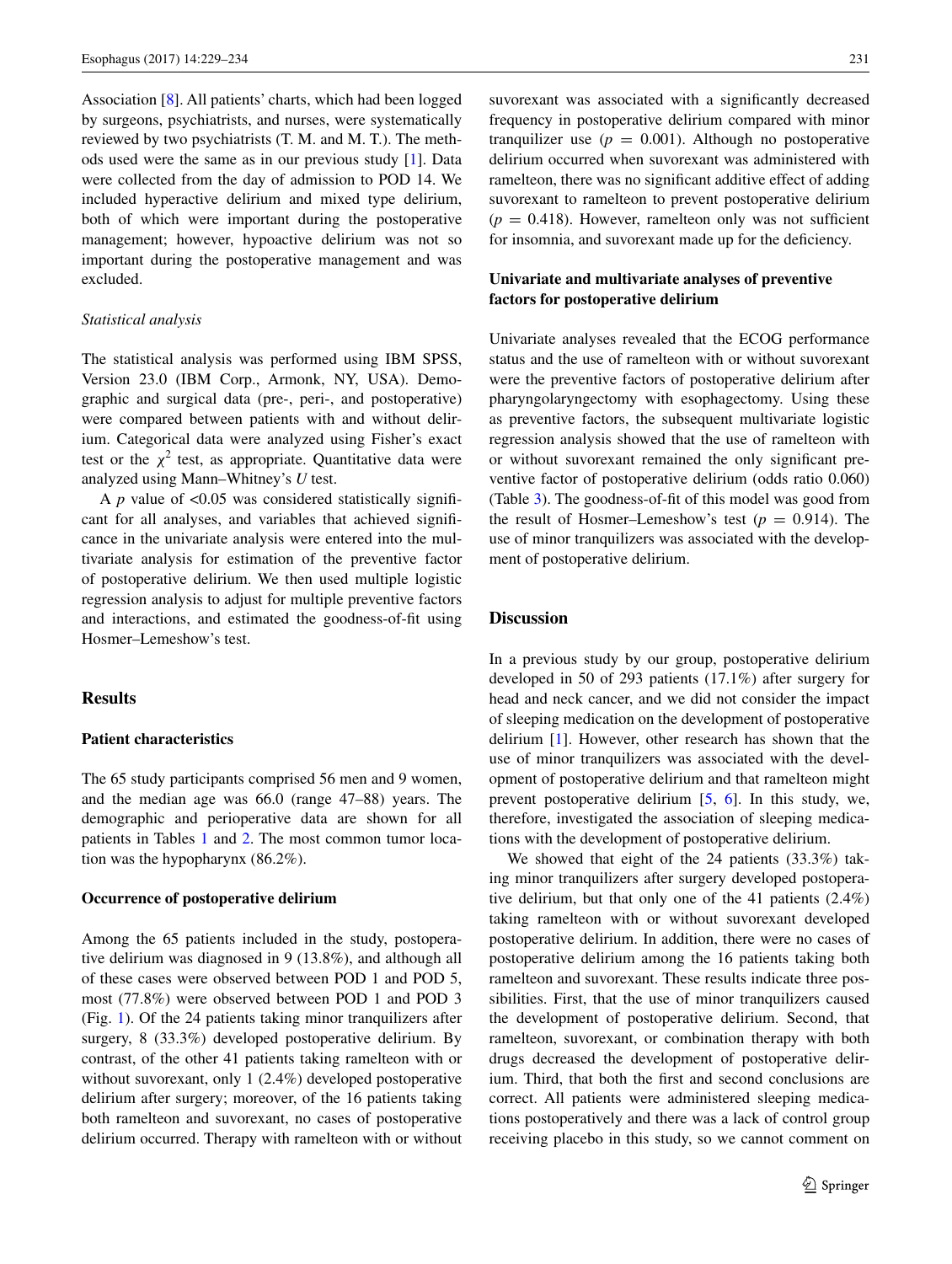<span id="page-3-0"></span>**Table 1** Baseline data for patients with and without delirium

| Variable                                                | All patients      | Delirium $(+)$    | Delirium $(-)$    | $p$ value |
|---------------------------------------------------------|-------------------|-------------------|-------------------|-----------|
| Total                                                   | 65                | 9                 | 56                |           |
| Age (years)                                             | 66.0 (61.5, 72.0) | 69.0 (65.5, 79.0) | 66.0 (61.0, 72.0) | 0.128     |
| Age category, $n(\%)$                                   |                   |                   |                   | 0.769     |
| <70                                                     | 39 (60.0%)        | $5(55.6\%)$       | 34 (60.7%)        |           |
| $\geq 70$                                               | 26 (40.0%)        | $4(44.4\%)$       | 22 (39.3%)        |           |
| Gender, $n$ (%)                                         |                   |                   |                   | 0.433     |
| Male                                                    | 56 (86.2%)        | 7(77.8%)          | 49 (87.5%)        |           |
| Female                                                  | $9(13.8\%)$       | $2(22.2\%)$       | 7(12.5%)          |           |
| Body mass index $(kg/m2)$                               | 19.6 (18.1, 21.6) | 18.2 (16.1, 21.3) | 19.9 (18.2, 21.7) | 0.323     |
| Medical history, $n$ (%)                                |                   |                   |                   |           |
| Hypertension                                            | 18 (27.7%)        | $3(33.3\%)$       | $15(26.8\%)$      | 0.684     |
| Diabetes mellitus                                       | $10(15.4\%)$      | $0(0\%)$          | $10(17.9\%)$      | 0.168     |
| Hyperlipidemia                                          | $2(3.1\%)$        | $1(11.1\%)$       | $1(1.8\%)$        | 0.133     |
| Stroke                                                  | $8(12.3\%)$       | $1(11.1\%)$       | $7(12.5\%)$       | 0.906     |
| Coronary heart disease                                  | $3(4.6\%)$        | $0(0\%)$          | $3(5.4\%)$        | 0.477     |
| Renal dysfunction                                       | $2(3.1\%)$        | $0(0\%)$          | $2(3.6\%)$        | 0.565     |
| Malignant tumor                                         | 22 (33.8%)        | $2(22.2\%)$       | 20(35.7%)         | 0.427     |
| Psychiatric disorder                                    | $4(6.2\%)$        | $1(11.1\%)$       | $3(5.4\%)$        | 0.505     |
| Alcoholism, $n (\%)^a$                                  | 51 (78.5%)        | 6(66.7%)          | 45 (80.4%)        | 0.354     |
| Chronic smoking, $n (\%)^b$                             | 58 (89.2%)        | $9(100.0\%)$      | 49 (87.5%)        | 0.262     |
| Performance status (Eastern Cooperative Oncology Group) |                   |                   |                   |           |
| $\mathbf{0}$                                            | 37 (56.9%)        | $2(22.2\%)$       | $35(62.5\%)$      |           |
| 1                                                       | 21 (32.3%)        | $4(44.4\%)$       | $17(30.4\%)$      |           |
| $\overline{2}$                                          | $7(10.8\%)$       | $3(33.3\%)$       | $4(7.1\%)$        |           |
| Physical status (American Society of Anesthesiologists) |                   |                   |                   |           |
| Grade 1                                                 | $10(15.4\%)$      | $1(11.1\%)$       | $9(16.1\%)$       |           |
| Grade 2                                                 | 45 (69.2%)        | 6(66.7%)          | 39 (69.6%)        |           |
| Grade 3                                                 | $10(15.4\%)$      | $2(22.2\%)$       | $8(14.3\%)$       |           |

Data are shown as median (interquartile range) or number (percent)

<sup>a</sup> Alcoholism was defined as drinking an estimated weekly ethanol intake of  $\geq$ 200 mL

<sup>b</sup> Chronic smoking was defined as smoking >10 cigarettes daily for at least 2 years

the frequency of postoperative delirium in those not administered sleeping medications. However, compared with our previous study [[1\]](#page-5-0), patients taking minor tranquilizers after surgery did develop postoperative delirium more often, while those taking ramelteon with or without suvorexant developed postoperative delirium less often. Thus, there is a high possibility that the third possibility is correct, and that at the very least, ramelteon with or without suvorexant was associated with a lower risk of producing delirium compared with minor tranquilizers.

Minor tranquilizers have been associated with delirium in most previous studies, with research showing reduced use after surgery and for old patients [\[2](#page-5-1), [9,](#page-5-8) [10](#page-5-9)]. By contrast, a randomized, placebo-controlled trial has shown that ramelteon can help prevent delirium [\[6](#page-5-5)]. In vitro studies have also demonstrated that ramelteon has 6- and 3-fold higher affnities for melatonin receptors 1 and 2,

respectively, when compared with melatonin [[6\]](#page-5-5). This suggests that a reduced frequency of delirium might be associated with higher affnities for these receptors, supporting a possible pathogenic role for melatonin neurotransmission in delirium [\[6](#page-5-5)]. Suvorexant is a dual orexin receptor antagonist that is used to treat insomnia characterized by difficulty achieving and/or maintaining sleep, but no report has been published on whether it can prevent delirium [\[7](#page-5-6)]. Nevertheless, similar to the implicated role of melatonin, there is a possible pathogenic role for disordered orexin neurotransmission in delirium.

It cannot be derived from this study whether ramelteon or suvorexant produced a lower risk for developing postoperative delirium or whether they actually prevented the condition. If ramelteon and suvorexant were only associated with a lower risk for developing delirium, we should only recommend their use in patients suffering from insomnia.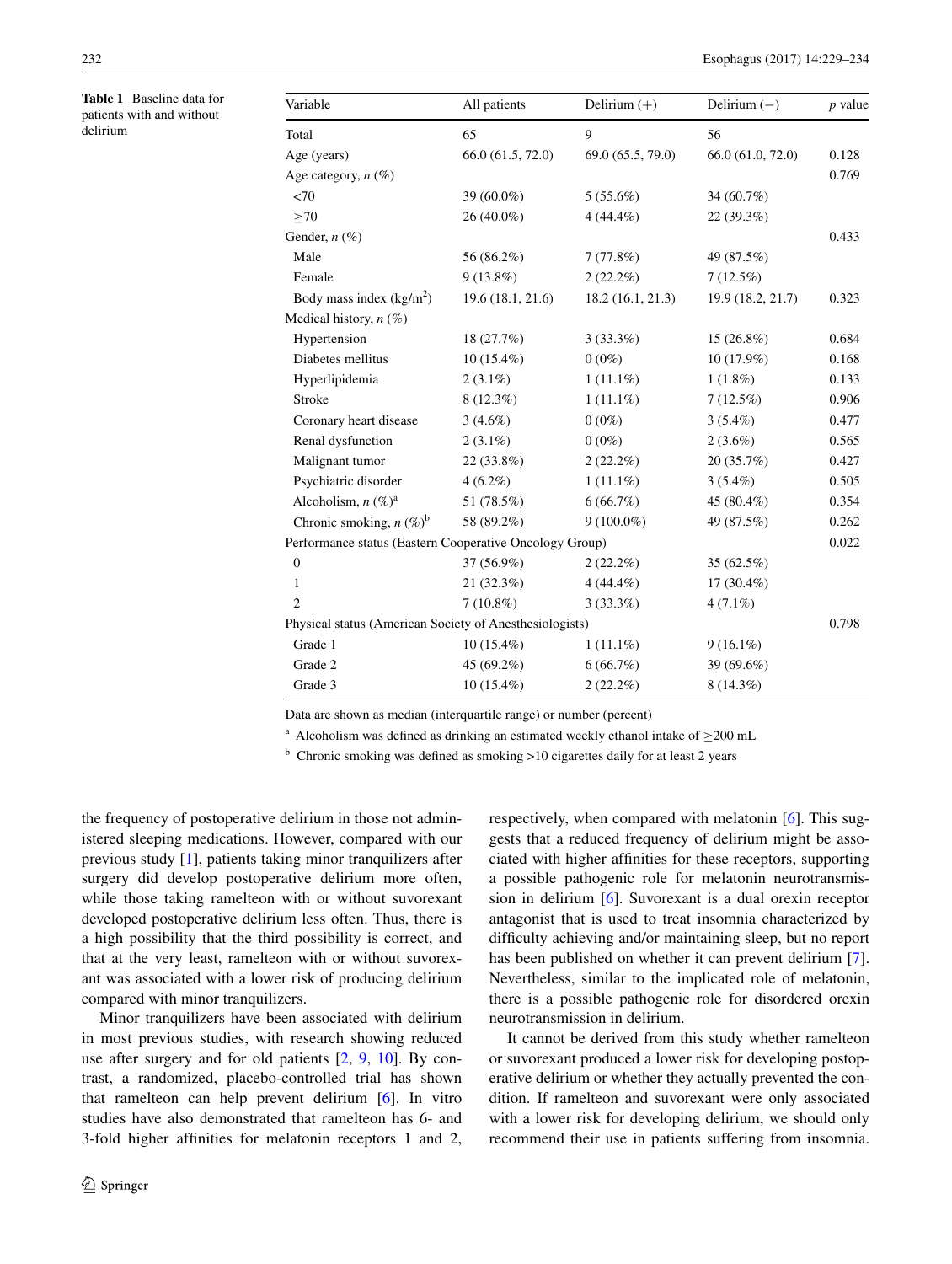#### <span id="page-4-0"></span>**Table 2** Intraoperative and postoperative data in patients with and without delirium

| Variable                                             | All patients            | Delirium $(+)$          | Delirium $(-)$          | <i>p</i> value |
|------------------------------------------------------|-------------------------|-------------------------|-------------------------|----------------|
| Total                                                | 65                      | 9                       | 56                      |                |
| Tumor location, $n$ (%)                              |                         |                         |                         | 0.873          |
| Oropharynx                                           | $3(4.6\%)$              | $0(0\%)$                | $3(5.4\%)$              |                |
| Hypopharynx                                          | 56 (86.2%)              | $8(88.9\%)$             | 48 (85.7%)              |                |
| Larynx                                               | $4(6.2\%)$              | $1(11.1\%)$             | $3(5.4\%)$              |                |
| Major salivary gland                                 | $1(1.5\%)$              | $0(0\%)$                | $1(1.8\%)$              |                |
| Thyroid                                              | $1(1.5\%)$              | $0(0\%)$                | $1(1.8\%)$              |                |
| Operation time (min)                                 | 573.0 (522.5, 652.5)    | 553.0 (407.0, 696.0)    | 576.0 (526.0, 652.8)    | 0.642          |
| Blood loss (mL)                                      | 410.0 (289.0, 564.5)    | 442.0 (310.0, 776.5)    | 410.0 (283.5, 535.8)    | 0.447          |
| Urinary output (mL)                                  | 740.0 (482.5, 1115.0)   | 760.0 (447.5, 1160.0)   | 730.0 (492.5, 1117.5)   | 0.894          |
| Blood transfusions (mL)                              | 0(0, 0)                 | 0(0, 655.0)             | 0(0, 0)                 | 0.334          |
| Volume of infusion (mL)                              | 4200.0 (3525.0, 5425.0) | 3500.0 (2960.0, 6200.0) | 4245.0 (3650.0, 5400.0) | 0.352          |
| Maximum body temperature after surgery $(^{\circ}C)$ | 38.1 (37.8, 38.6)       | 38.1 (37.7, 38.9)       | 38.1 (37.8, 38.5)       | 0.805          |
| Sleeping medication, $n(\%)$                         |                         |                         |                         | 0.002          |
| Minor tranquilizer                                   | 24 (36.9%)              | $8(88.9\%)$             | $16(28.6\%)$            |                |
| Ramelteon only                                       | 25(38.5%)               | $1(11.1\%)$             | 24 (42.9%)              |                |
| Ramelteon and suvorexant                             | $16(24.6\%)$            | $0(0\%)$                | $16(28.6\%)$            |                |

Data are shown as median (interquartile range) or number (percent)

Number of patients



<span id="page-4-1"></span>**Fig. 1** Time of postoperative delirium onset

However, if ramelteon and suvorexant can actually prevent postoperative delirium, we should consider administering them to all patients at high risk of developing postoperative delirium, regardless of whether or not they suffer from insomnia. In our previous study, an age of >70 years (odds

<span id="page-4-2"></span>**Table 3** Multivariate analysis of preventive factors for postoperative delirium

| Variable                                |       | p value Hazard ratio $95\%$ CI |                 |
|-----------------------------------------|-------|--------------------------------|-----------------|
| Ramelteon with or without<br>suvorexant | 0.013 | 0.060                          | $0.0066 - 0.55$ |
| ECOG performance status                 | 0.186 |                                |                 |

*CI* confdence interval, *ECOG* eastern cooperative oncology group

ratio 3.935) was a signifcant determinant for postoperative delirium [[1\]](#page-5-0).

In this study, although there was no additive effect when suvorexant was given with ramelteon to prevent postoperative delirium, it was notable that there were no cases of postoperative delirium in any of the patients taking both medications together. Moreover, ramelteon alone was not sufficient to treat insomnia and suvorexant made up for the defciency. It is possible that combination therapy with ramelteon and suvorexant had a stronger preventive effect on postoperative delirium. To investigate whether ramelteon is sufficient alone or in combination with suvorexant to prevent postoperative delirium, a randomized controlled trial is needed.

There are two important limitations of our study. First, we used a retrospective design at a single institution, and it is possible that the diagnosis was not accurate. Second, we did not consider the length of sobriety or use of sleeping medications before surgery. Nevertheless, all patients' charts were systemically assessed by two psychiatrists to overcome some of these biases.